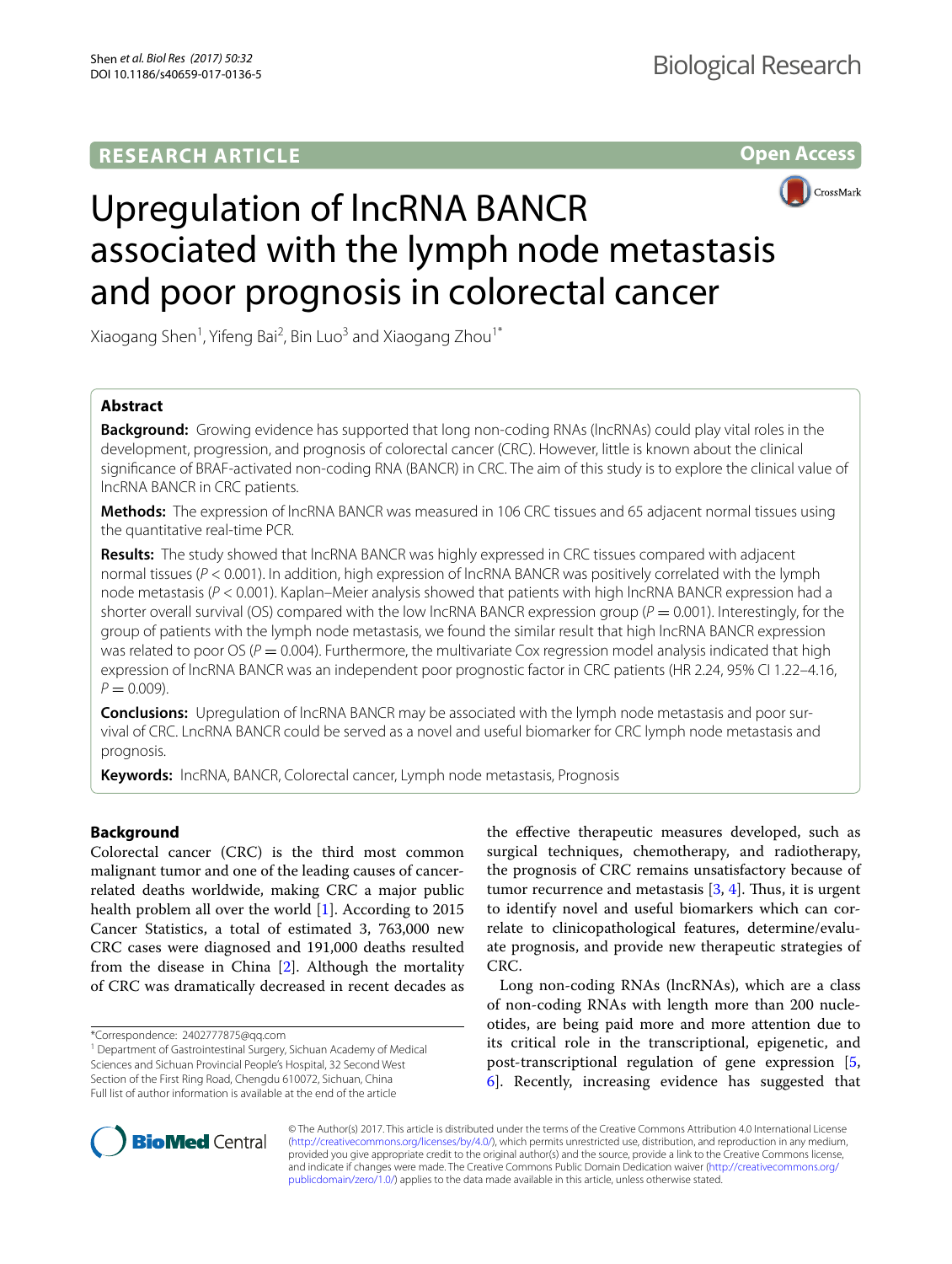lncRNAs could be involved in a variety of cellular processes, including cell cycle regulation, cell diferentiation, proliferation, growth, and apoptosis  $[7-10]$  $[7-10]$  $[7-10]$ . In addition, lncRNAs have been demonstrated to be associated with various types of cancer, as tumor suppressors or oncogenes [[11](#page-5-8), [12](#page-5-9)]. Furthermore, a number of studies have investigated the aberrant expression of lncRNAs in CRC tissues and indicated that lncRNAs might serve as potential prognostic biomarkers and therapeutic targets [[13–](#page-5-10)[15](#page-5-11)].

The BRAF-activated non-coding RNA (BANCR), 693 bp in length and located on chromosome 9, is a newly functionally characterized lncRNA. Flockhart and his colleagues frstly observed that BANCR was overexpressed in melanoma cells and played a critical role in melanoma cell migration [\[16](#page-5-12)]. Subsequently, numerous studies have shown that BANCR could be involved in a plenty of biological processes, such as cell proliferation, migration, and invasion  $[17–19]$  $[17–19]$  $[17–19]$ . In addition, abnormal expression of BANCR has been investigated in various types of cancer such as gastric cancer, retinoblastoma, and non-small cell lung cancer [[19](#page-5-14)[–21](#page-5-15)]. However, the clinical value of BANCR in CRC is still unclear. In the present study, we investigated the expression of BANCR in CRC tissues and adjacent normal tissues. We then analyzed the relationship of BANCR expression with clinicopathological features, including the overall survival of CRC patients.

#### **Materials and methods**

#### **Sample collection**

The CRC patients hospitalized at the Sichuan Academy of Medical Sciences and Sichuan Provincial People's Hospital in Chengdu (Chengdu, China) from June 2009 to May 2013 were consecutively recruited. The diagnosis of CRC was confrmed by a pathological examination combined with imaging examination (magnetic resonance imaging, MRI and/or computerized tomography, CT). Patients received treatments prior to radical surgical treatment were excluded. Finally, 106 CRC patients were enrolled. 106 freshly frozen colorectal cancer samples and 65 adjacent normal tissues were collected from the patients before any kind of therapeutic measures, and fresh samples were immediately preserved in liquid nitrogen. All patients were followed up by telephone calls every 3 months from the time of enrollment by personal or family contacts until death or the last time of follow-up. Finally, all the enrolled 106 CRC patients had complete follow-ups. The maximum follow-up time for the patients was 70.0 months (last follow-up in August 2015). During follow-up, 48 patients died from CRC, and the median survival time (MST) was 49.1 months. This study was approved by the ethics committee of Sichuan Academy of Medical Sciences and Sichuan Provincial People's Hospital, and the written informed consent was also obtained from each participant after a clear explanation of study objective.

#### **Quantitative real‑time transcription‑PCR**

Expression of lncRNA BANCR in CRC and adjacent normal tissues were measured. Total RNA was extracted from tissue samples using Trizol reagent (Invitrogen, San Diego, CA, USA) according to the manufacturer's instructions. Total RNA from each sample was quantifed and quality was verifed using the NanoDrop ND-1000 spectrophotometer (Nanodrop, Wilmington, DE, USA). Total RNA (1 μg) was reverse-transcribed into complementary DNA (cDNA) with a sequence-specifc primer and random hexamer primers using the Transcriptor First Strand cDNA Synthesis Kit (Roche, Penzberg, Germany). The sequencespecifc primer for lncRNA BANCR was 5′-ACCATAC-CGAAACTTGAG-3'. The reverse transcription was performed at 37 °C for 15 min, then 96 °C for 5 s. The quantitative real-time PCR (qRT-PCR) was carried out using a Roche Light-Cycler (Roche, Basel, Switzerland) and SYBR Green reaction mix (Qiagen, Germany) to detect the level of lncRNA BANCR, with GAPDH mRNA as a normalizing control. The PCR primers for lncRNA BANCR or GAPDH mRNA were as follows: lncRNA BANCR forward: 5′-ACAGGACTCCATGGCAAACG-3′; lncRNA BANCR reverse: 5′-ATGAAGAAAGCCTG-GTGCAGT-3′; GAPDH mRNA forward: 5′-ACCACA-GTCCATGCCATCAC-3′; GAPDH mRNA reverse: 5'-TCCACCACCCTGTTGCTGTA-3'. The qRT-PCR amplifcation was performed in triplicate reactions under the following reaction conditions: (a) 96 °C for 10 min and (b) 40 cycles of 96 °C for 10 s, 67 °C for 15 s, and 85 °C for 20 s. The relative expression of lncRNA BANCR was calculated and normalized using the delta–delta CT  $(2^{-\Delta\Delta Ct})$ method relative to GAPDH mRNA. All qRT-PCR reactions were performed in triplicate. The median BANCR expression level was used as a cutoff value to define high or low BANCR expression.

#### **Statistical analysis**

All statistical analyses were performed using SPSS 21.0 software (Statistical Package for the Social Sciences, Chicago, USA) and  $P < 0.05$  was considered significant (two-tailed). The Paired-Samples *t* test was applied to test the diferential expression of lncRNA BANCR in cancer tissues compared to adjacent normal tissues. The Chi square test was conducted for assessing diferences in clinicopathological characteristics between two groups. The Kaplan–Meier method and log-rank test were used to plot the survival curves and compare the OS rates of patients with diferent lncRNA BANCR expression levels.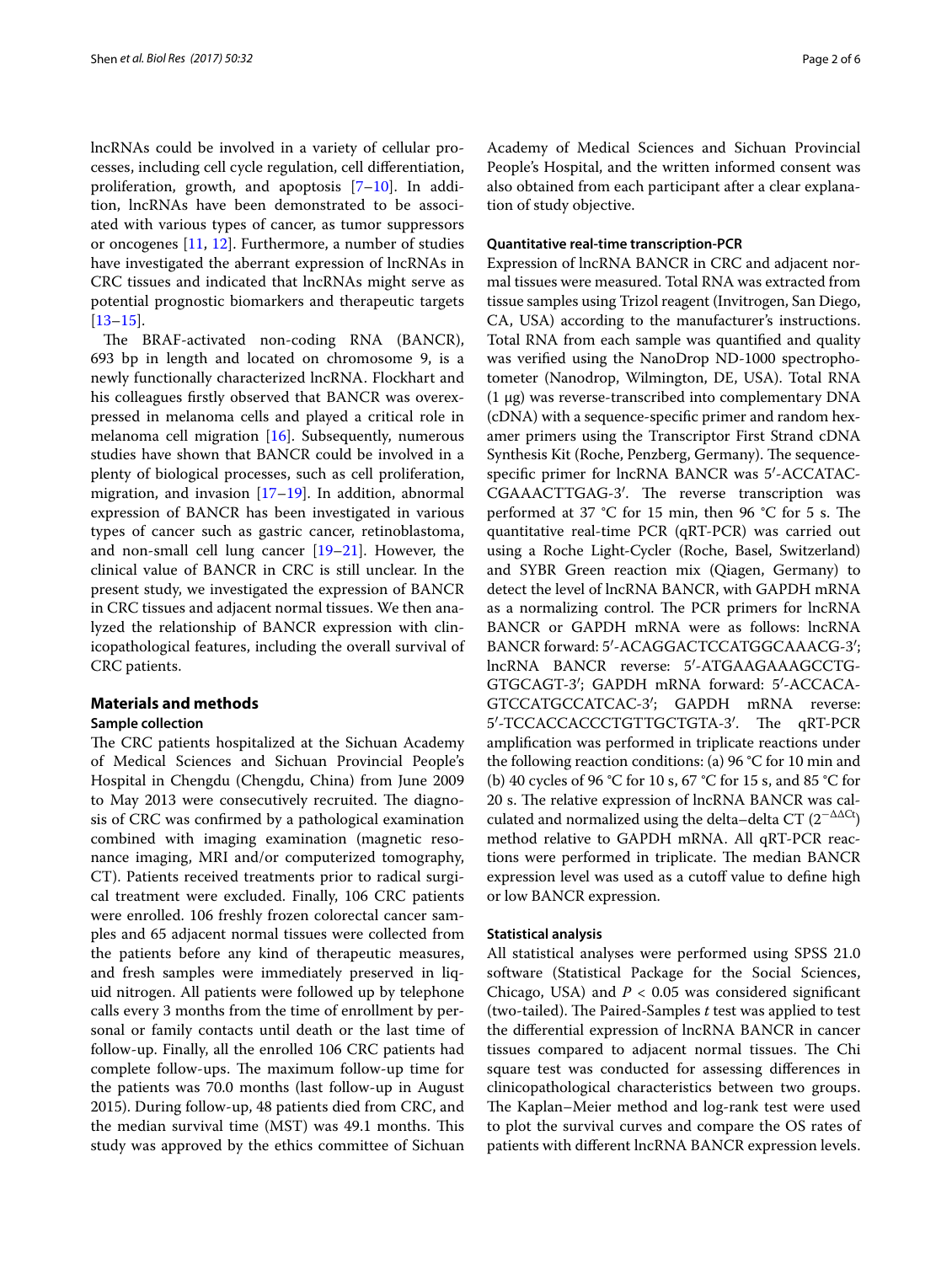The significance of survival variables was analyzed using the univariate and multivariate Cox regression model.

#### **Results**

## **LncRNA BANCR expression increased in CRC tissues**

In order to assess the efect of lncRNA BANCR in CRC, we frstly measured the expression levels of lncRNA BANCR in all 65 CRC tissues and 65 adjacent normal tissues. As shown in Fig. [1,](#page-2-0) lncRNA BANCR expression was signifcantly increased in cancer tissues compared with the paired adjacent normal tissues  $(P < 0.001)$ .

## **The relationship between lncRNA BANCR expression and clinicopathological features in CRC patients**

To further investigate the relationship between lncRNA BANCR expression and CRC clinicopathological features, we then classifed 106 CRC tissues into high and low lncRNA BANCR expression groups according to the median value of all samples (median  $\Delta CT$  value = 7.89). As shown in Table [1,](#page-2-1) the results indicated that lncRNA BANCR expression levels in CRC significantly correlated with lymph node metastasis  $(P < 0.001)$ . However, lncRNA BANCR expression did not correlate with other clinicopathological features, such as age  $(P = 0.430)$ , gender ( $P = 0.558$ ), tumor size ( $P = 0.556$ ), differentiation  $(P = 0.672)$ , venous invasion  $(P = 0.115)$ , depth of invasion (*P* = 0.115), and location (*P* = 0.846).

### **Upregulation of lncRNA BANCR associated with poor prognosis of CRC patients**

In order to evaluate the prognostic value of lncRNA BANCR expression in CRC patients, we fnally conducted the Kaplan–Meier analysis and log-rank test to investigate the association between lncRNA BANCR expression levels and overall survival (OS) of CRC patients. As shown in Fig. [2](#page-3-0), patients with high lncRNA

<span id="page-2-0"></span>

<span id="page-2-1"></span>**Table 1 Correlation between lncRNA BANCR expression and clinicopathological factors of CRC**

| Variable                       | <b>LncRNA BANCR expression</b><br>(n, %) | $x^2$           | P value |       |
|--------------------------------|------------------------------------------|-----------------|---------|-------|
|                                | Low $(n = 53)$                           | High $(n = 53)$ |         |       |
| Age (year)                     |                                          |                 | 0.622   | 0.430 |
| $\leq 60$                      | 29(54.7)                                 | 33 (62.3)       |         |       |
| >60                            | 24(45.3)                                 | 20(37.7)        |         |       |
| Gender                         |                                          |                 | 0.344   | 0.558 |
| Male                           | 28 (52.8)                                | 31 (58.5)       |         |       |
| Female                         | 25(47.2)                                 | 22(41.5)        |         |       |
| Tumor size (cm)                |                                          |                 | 0.348   | 0.556 |
| $\leq$ 5                       | 24(45.3)                                 | 21 (39.6)       |         |       |
| >5                             | 29 (54.7)                                | 32(60.4)        |         |       |
| Degree of differentia-<br>tion |                                          |                 | 0.179   | 0.672 |
| Well and moderate              | 36(67.9)                                 | 38 (71.7)       |         |       |
| Poor                           | 17(32.1)                                 | 15 (28.3)       |         |       |
| Venous invasion                |                                          |                 | 0.534   | 0.465 |
| Negative                       | 44 (83.0)                                | 41 (77.4)       |         |       |
| Positive                       | 9(17.0)                                  | 12 (22.6)       |         |       |
| Depth of invasion              |                                          |                 | 2.487   | 0.115 |
| T1, T2                         | 26 (49.1)                                | 18 (34.0)       |         |       |
| T3, T4                         | 27(50.9)                                 | 35 (66.0)       |         |       |
| Lymph node metastasis          |                                          |                 | 8.539   | 0.003 |
| Absent                         | 36(67.9)                                 | 21 (39.6)       |         |       |
| Present                        | 17(32.1)                                 | 32 (60.4)       |         |       |
| Location                       |                                          |                 | 0.038   | 0.846 |
| Colon                          | 26 (49.1)                                | 25 (47.2)       |         |       |
| Rectum                         | 27 (50.9)                                | 28 (52.8)       |         |       |

BANCR expression levels displayed signifcantly lower OS rates than those with low lncRNA BANCR expression levels  $(P = 0.001)$ . In the group of patients with lymph node metastasis, we found the similar result that the OS rates were signifcantly lower in patients with high lncRNA BANCR expression levels than those with low lncRNA BANCR expression levels  $(P = 0.004)$ . However, this association was not found in the group of patients without lymph node metastasis (data not shown).

In addition, we used the univariate Cox regression model analysis and found that the tumor size  $(P = 0.012)$ , depth of invasion  $(P = 0.025)$ , lymph node metastasis ( $P < 0.001$ ), and lncRNA BANCR expression  $(P = 0.001)$  were the prognostic factors of CRC patients (Table [2\)](#page-4-0). Furthermore, the multivariate Cox regression model analysis indicated that high expression of lncRNA BANCR was an independent poor prognostic factor in CRC patients (HR 2.24, 95% CI 1.22–4.16, *P* = 0.009), regardless of tumor size, depth of invasion, and lymph node metastasis (Table 3).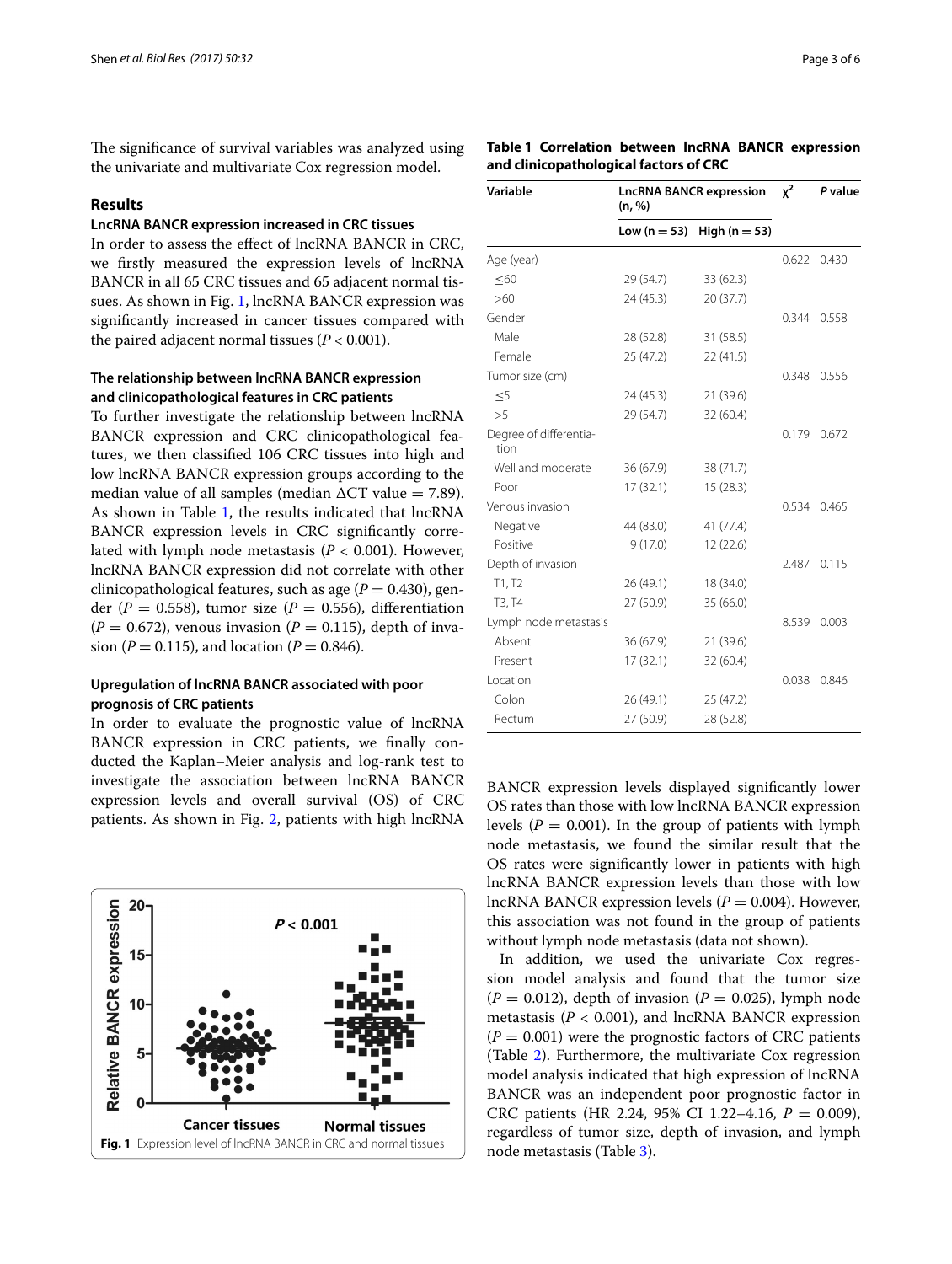

#### **Discussion**

To our best of knowledge, this is the frst study to clarify the expression and clinical value of BANCR in CRC. In our fndings, lncRNA BANCR was highly expressed in CRC tissues and positively correlated with the lymph node metastasis. In addition, high expression of lncRNA BANCR was an independent poor prognostic factor in CRC patients.

<span id="page-3-0"></span>rates than those in the low BANCR expression group (log-rank test  $P = 0.004$ )

Up to now, increasing evidence has suggested that lncRNAs, the non-coding RNAs with the length more than 200 nucleotides, could be involved in CRC pathogenesis [\[22](#page-5-16), [23](#page-5-17)]. For example, Niu and his colleagues investigated that 71 lncRNAs were up-regulated and 64 lncRNAs were down-regulated in CRC tissues compared with colorectal adenoma tissues, and lncRNA AK027294 closely correlated with colorectal cells proliferation, migration, and apoptosis [[24\]](#page-5-18). Lian et al. found that overexpression of lncRNA HOTTIP was collated with an advanced pathological stage and a larger tumor size, and further functional analyses revealed that HOT-TIP promoted CRC growth partially via silencing of p21 expression [[25\]](#page-5-19). In addition, Zhao et al. demonstrated that plasma HOTAIR and CCAT1 could be used as a predictive biomarker for CRC screening [[26](#page-5-20)]. Furthermore, another study reported that up-regulated lncRNA HOTAIR expression in primary tumors and in blood of CRC was associated with unfavorable prognosis of CRC, and HOTAIR blood levels could serve as surrogate prognostic biomarker in CRC [[27](#page-5-21)]. However, not much was known about the clinicopathologic and prognostic significance of lncRNA BANCR expression in CRC.

Since Flockhart et al. frstly observed that BANCR was overexpressed in melanoma cells and knocking down BANCR expression could inhibit melanoma cell mobility [[16](#page-5-12)], numerous studies had been conducted to explore the biological efects and clinical value in various types of cancer. For example, Zhang et al. reported that BANCR was highly expressed both in gastric tumor tissues and in cancer cells, and it could promote gastric cancer cells proliferation via regulation of NF-κB1 [[17\]](#page-5-13). Meanwhile, Li et al. showed that BANCR was abnormally increased in both human malignant melanoma cell lines and tissues, and BANCR knockdown could signifcantly inhibit cancer cells proliferation by inactivating MAPK pathway [[28\]](#page-5-22). In addition, Guo et al. similarly found that BANCR was frequently up-regulated in CRC tissues and cancer cell lines and signifcantly correlated with the lymph node metastasis and tumor stage of CRC [\[29](#page-5-23)]. Further study revealed that BANCR could induce the epithelialmesenchymal transition through an MEK/extracellular signal-regulated kinase-dependent mechanism, and thus had the migratory effects  $[29]$  $[29]$ . These data suggested a tumor-promoting role of BANCR. However, other studies have shown the inconsistent results. One study found that down-regulation of BANCR could induce CRC cell growth in vitro and in vivo through the regulation of p21 protein [\[18](#page-5-24)]. Jiang et al. [\[30](#page-5-25)] and Sun et al. [[21\]](#page-5-15) both reported that knockdown of BANCR expression could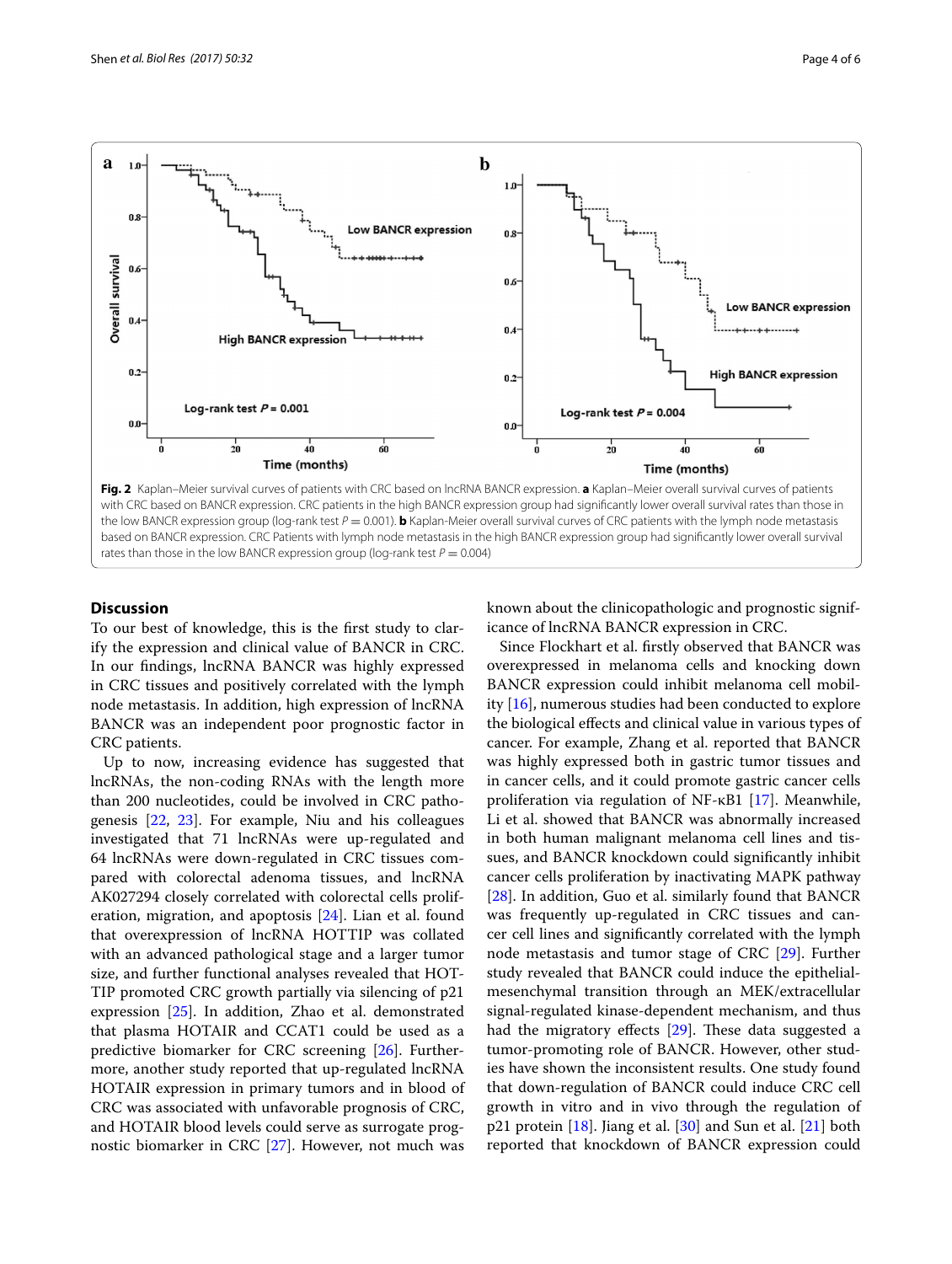| Variable                  | Patients, n<br>(%)      | Deaths, n (%) | HR (95% CI)            | P       |
|---------------------------|-------------------------|---------------|------------------------|---------|
|                           | $N = 106$               | $N = 48$      |                        |         |
| Age (year)                |                         |               |                        | 0.207   |
| $\leq 60$                 | 62(58.5)                | 32 (66.7)     | 1                      |         |
| >60                       | 44 (41.5)               | 16(33.3)      | $0.68(0.37 -$<br>1.24) |         |
| Gender                    |                         |               |                        | 0.888   |
| Male                      | 59 (55.7)               | 27(56.3)      | 1                      |         |
| Female                    | 47 (44.3)               | 21 (43.8)     | $0.96(0.54 -$<br>1.70) |         |
| Tumor size (cm)           |                         |               |                        | 0.012   |
| $\leq 5$                  | 45 (42.5)               | 18 (37.5)     | 1                      |         |
| >5                        | 61(57.5)                | 30 (62.5)     | 2.19 (1.19-<br>4.03)   |         |
| Degree of differentiation |                         |               |                        | 0.372   |
| Well and<br>moderate      | 74 (69.8)               | 33 (68.8)     | 1                      |         |
| Poor                      | 32 (30.2)               | 15(31.3)      | $1.32(0.72 -$<br>2.40  |         |
| Venous invasion           |                         |               |                        | 0.542   |
| Negative                  | 85 (80.2)               | 37 (77.1)     | 1                      |         |
| Positive                  | 21 (19.8)               | 11 (22.9)     | $1.23(0.63 -$<br>2.42) |         |
| Depth of invasion         |                         |               |                        | 0.025   |
| T1, T2                    | 44 (41.5)               | 17(35.4)      | 1                      |         |
| T3, T4                    | 62(58.5)                | 31 (64.6)     | 2.08 (1.10-<br>3.94)   |         |
| Lymph node metastasis     |                         |               |                        | < 0.001 |
| Absent                    | 57 (53.8)               | 12 (25.0)     | 1                      |         |
| Present                   | 49 (46.2)               | 36 (75.0)     | 4.46 (2.39-<br>8.33)   |         |
| Location                  |                         |               |                        | 0.792   |
| Colon                     | 51 (48.1)               | 22(45.8)      | 1                      |         |
| Rectum                    | 55 (51.9)               | 26 (54.2)     | $1.08(0.61 -$<br>1.91) |         |
|                           | LncRNA BANCR expression |               |                        | 0.001   |
| Low                       | 53 (50.0)               | 18 (37.5)     | 1                      |         |
| High                      | 53 (50.0)               | 30 (62.5)     | $2.74(1.52 -$<br>4.96) |         |

<span id="page-4-0"></span>**Table 2 Univariate analyses of prognostic factors for overall survival of CRC patients**

promote lung cancer cells proliferation and migration in vitro. The differential expression and effects of BANCR in diferent types of cancer may be attributed to the variation of local tumor microenvironment and molecular pathways. In order to clarify the expression and clinical value of BANCR in CRC, we measured the expression levels of lncRNA BANCR in 65 pairs of CRC and adjacent normal tissues, and the results showed that lncRNA BANCR expression was signifcantly increased in cancer tissues compared with the paired adjacent normal tissues.

<span id="page-4-1"></span>**Table 3 Multivariate analyses of prognostic factors for overall survival of CRC patients**

| Variable                | Multivariate analysis |               |         |  |
|-------------------------|-----------------------|---------------|---------|--|
|                         | HR                    | 95% CI        | P       |  |
| Tumor size (cm)         |                       |               |         |  |
| $>5$ vs. $<5$           | 2.20                  | $1.19 - 4.08$ | 0.012   |  |
| Depth of invasion       |                       |               |         |  |
| $T3-4$ vs. $T1-2$       | 1.45                  | $0.76 - 2.77$ | 0.266   |  |
| Lymph node metastasis   |                       |               |         |  |
| Present vs. absent      | 4.26                  | $2.24 - 8.10$ | < 0.001 |  |
| LncRNA BANCR expression |                       |               |         |  |
| High vs. low            | 2.24                  | $1.22 - 4.16$ | 0.009   |  |

Furthermore, we investigated the relationship between lncRNA BANCR expression and CRC clinicopathological features, and the results indicated that lncRNA BANCR expression levels in CRC signifcantly correlated with the lymph node metastasis.

So far, several studies also evaluated the prognostic value of lncRNA BANCR expression and suggested BANCR was an independent prognostic factor in several types of cancer. Li et al. detected the BANCR expression levels in 184 gastric cancer tissues and found that overexpressed BANCR was signifcantly associated with the clinical stage, tumor depth, lymph node metastasis and distant metastasis in gastric cancer patients, and further survival analysis indicated that up-regulated BANCR was an independent unfavorable prognostic factor of gastric cancer  $[20]$  $[20]$ . Su et al. also proved that high expression of BANCR was a poor independent prognostic factor for retinoblastoma patients by measuring 60 retinoblastoma samples [\[19](#page-5-14)]. However, Sun et al. [[21\]](#page-5-15) reported that down-regulated BANCR positively correlated with larger tumor size, advanced pathological stage, metastasis distance, and was an independent unfavorable prognostic factor of non-small cell lung cancer. In order to assess the prognostic value of BANCR expression in CRC patients, we further conducted the Kaplan–Meier analysis and multivariate Cox regression model analysis to fnd the correlation between BANCR expression levels and OS of CRC patients, and the results were consistent with Li et al. and Sun et al. CRC patients with high BANCR expression had a shorter OS, which meant high expression of BANCR was an independent poor prognostic factor in CRC patients.

In conclusion, our study provided the frst evidence that upregulation of BANCR may be associated with the lymph node metastasis and poor survival of CRC. However, extensive functional researches and additional well-designed studies with diferent ethnic groups are warranted to confrm and extend our fndings.